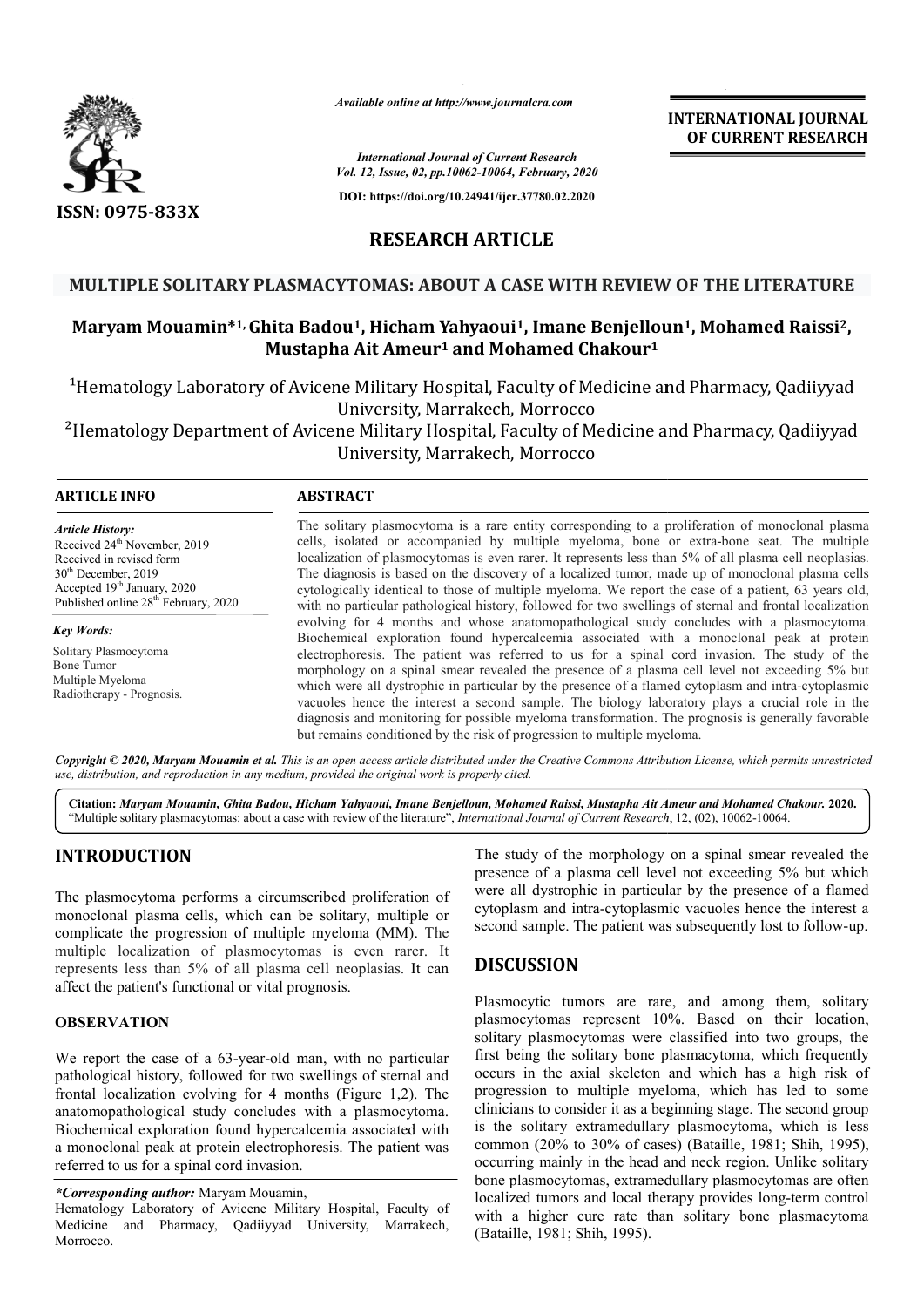

**Figure 1 and 2. Supraorbital and sternal plasmocytoma**

About 5% of all cases of plasma cell neoplasia are solitary bone plasmocytomas (Hadadi, 2019). In the United States, the incidence is approximately 0.15 cases per 100,000, or approximately 450 new cases per year. The incidence is higher in blacks and lower in Asians. Men are diagnosed twice as often as women with a sex ratio of 3 to 4. The median age at diagnosis is between 55 and 65, compared to 71 for patients with multiple myeloma (Hadadi, 2019; Dores *et al*., 2009). Bone solitary plasmocytoma has been reported in patients as young as 15 years of age (Tsang, 2001; Jythirmayi, 1997). Although an increased risk of plasma cell neoplasia has been reported in first-degree relatives of patients with unidentified gammapathiemonoclonal and patients with multiple myeloma (Reed *et al*., 2011), there are no data concerning a family predisposition in the solitary plasmocytoma. Bone solitary plasmocytoma (PSO) implies the presence of a bone lesion in a patient in whom investigations have not revealed other locations (Dores *et al*., 2009). It can manifest itself in pain or bone swelling, as for our patient, or be of incidental radiological discovery (Dores *et al*., 2009). The involvement is costal, sternal, clavicular or scapular in approximately 20% of cases (Tsang, 2001). Our patient therefore has a usual localization of PSO, and is in the age group most frequently reported in the literature. Confirmation of the diagnosis of solitary bone plasmacytoma is histological and requires a complete assessment in order to eliminate multiple myeloma.

The laboratory assessment for any suspected case of solitary plasmocytoma includes the blood cell smear, a biochemical examination with calcemia, electrolytes, lactate dehydrogenase, beta 2-microglobulin and creatininaemia. Electrophoresis of blood and urine (24 hours), followed by immunofixation to confirm the type of monoclonal immunoglobulin present. The myelogram and bone marrow biopsy are mandatory to confirm the absence of clonal plasma cells (bone solitary plasmocytoma) or the presence of less than 10% clonal plasma cells (bone solitary plasmocytoma with minimal bone marrow damage). The radiological assessment includes an assessment of the extent and severity of the solitary bone plasmacytoma at the time of diagnosis. Despite advances in imaging technology, standard radiography remains the simplest imaging modality for diagnosing the initial lesion as well as screening for other skeletal lesions. It has advantages of low cost and universal availability. The treatment of bone solitary plasmacytoma is essentially based on external radiotherapy, these are radiosensitive and radiocurable tumors, radiotherapy alone allows an excellent rate of long-term local control ranging from 79% to 91% (Kumar *et al*., 2017; Suh, 2012; Katodritou, 2014). The use of adjuvant or prophylactic chemotherapy for solitary bone plasmacytoma is controversial.

The frequent progression to multiple myeloma requires close monitoring of these patients. The prognosis of solitary bone plasmacytoma remains dominated by the risk of occurrence of multiple myeloma, this suggests that subclinical disease existed in 40% of patients with solitary bone plasmacytoma at the time of definitive radiotherapy, and that the early detection of this subclinical disease could allow the identification of patients likely to undergo alternative treatments, such as systemic treatment with new agents, with or without radiotherapy depending on the clinical situation (Li, 2015). The use of sensitive tests to detect a low tumor load in the body is common in many specialized centers during the assessment of a patient with solitary bone plasmacytoma. They may include flow cytometry of the bone marrow and cytogenetics. The median overall survival of patients with solitary bone plasmacytoma is approximately 10 years (de Waal *et al*., 2016). Multiple myeloma develops in 50 to 60% of patients with solitary bone plasmacytoma after initial radiation therapy. Interestingly, one of the largest published series of solitary bone plasmacytomas of patients treated before 2001 indicated that the rate of progression to multiple myeloma after radiotherapy was higher in the first three years (14% per year ) than in the following seven (3% to 4% per year), reaching a rate of 65% over 10 years.

A study at the Mayo Clinic has shown that among the 91 patients with a solitary bone plasmacytoma with normal myelogram, around 40% were without recurrence at 8 years of age (Warsame *et al*., 2012; Grammatico, 2017). The risk of recurrence decreases further in patients without signs of disease on the PET scan. In contrast, there is almost always a relapse if there are detectable monoclonal plasma cells in the bone marrow at the time of initial diagnosis. In two retrospective studies, detection of phenotypically aberrant clonal plasma cells by flow cytometry of the bone marrow was associated with a higher probability of progression to multiple myeloma at 26 months (Finsinger *et al*., 2016), while most plasmacytomas evolve into myeloma. multiple in the first four years, others may progress more than 10 years after treatment ends.

#### **Conclusion**

Bone solitary plasmocytoma is a rare malignant tumor that mainly affects the axial skeleton. The treatment of choice remains radiotherapy alone at a moderate dose ensuring good local control in 90% of cases. The exact place of adjuvant chemotherapy is not yet well established. The biology laboratory plays a crucial role in the diagnosis and monitoring for possible myeloma transformation.

### **REFERENCES**

- Bataille R, Sany J. 1981. Solitary myeloma: clinical and prognostic features of a review of 114 cases. *Cancer*., 48:845–51.
- de Waal EG., Leene M., Veeger N., Vos HJ., Ong F., Smit WG. *et al*., 2016. Progression of a solitary plasmacytoma to multiple myeloma. A population-based registry of the northern Netherlands. *Br J Haematol.,* 175:661–7.
- Dores GM, Landgren O, McGlynn KA, Curtis RE, Linet MS, Devesa SS. 2009. Plasmacytoma of bone, extramedullary plasmacytoma, and multiple myeloma: incidence and survival in the United States, 1992-2004. *Br J Haematol*., 144:86–94.